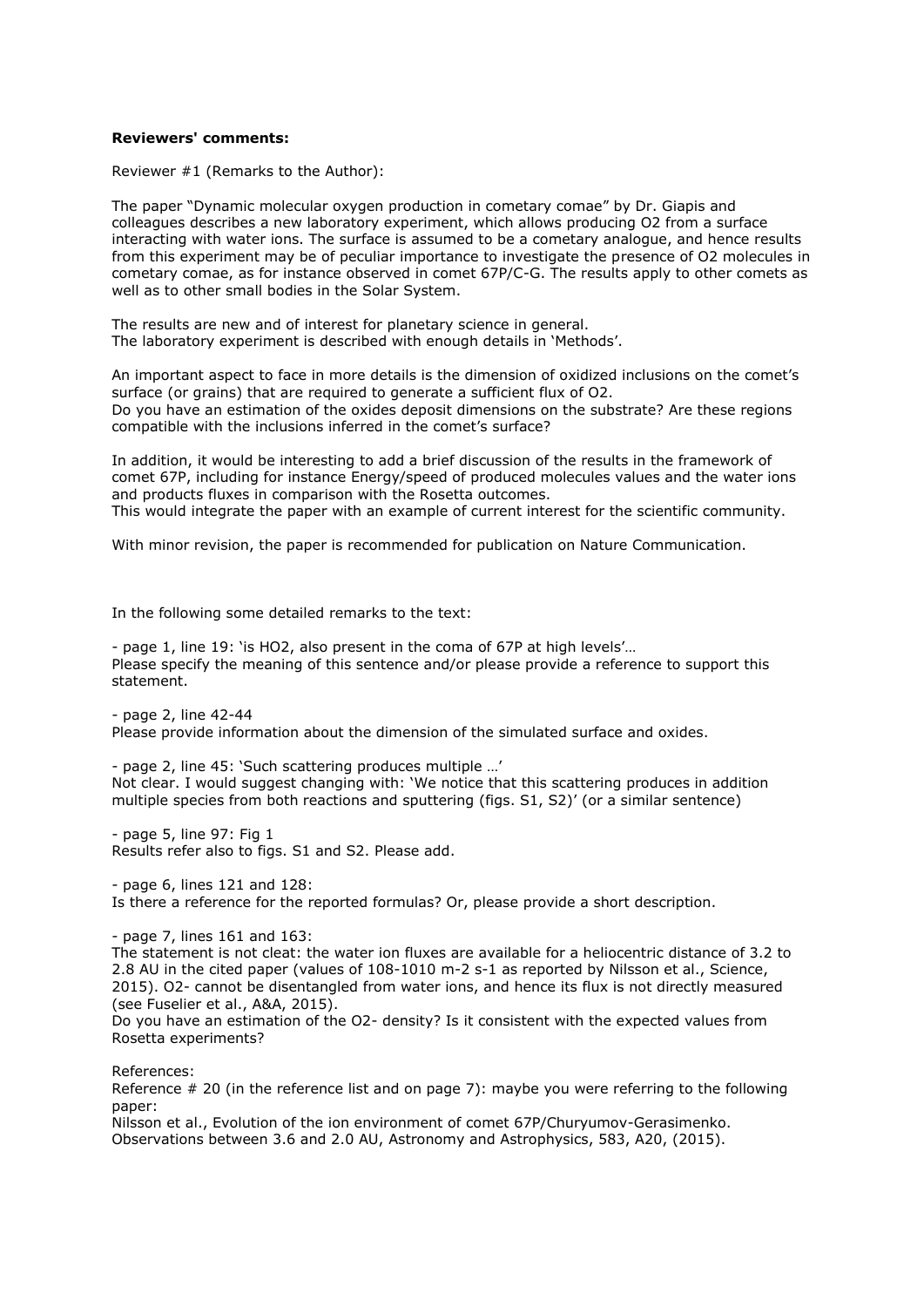Figure 3b: is there an error in the reaction? Should it be H216O+/Pt(16O) -> 16O16O- instead of 16O16O2-?

## Reviewer #2 (Remarks to the Author):

The in-situ detection of a high ratio of O2:H2O (4%) during the ROSETTA mission have been a huge surprise for the astrophysical community (Bieler et al 2015). The authors wrote " The O2 origin was ascribed to primordial gaseous O2 incorporated into the nucleus during the comet's formation []. This thesis was put forward after carefully considering an exhaustive list of known O2 production mechanisms in cometary environments, including photolysis and radiolysis of surface water ice, solar wind-surface interactions, and gas-phase collisions" .

Among other possible mechanisms to form O2 on cometary environments, the authors propose a new possibility of ER reaction of accelerated H2O+ ions with the oxidized surface of comets or grains. However, there is no information about the efficiency of the process. The other mechanisms have been ruled out for quantitative reasons, not because they were not able to produce O2, but because they did not produce enough O2. Authors wrote themselves "The ER reaction mechanism explains most observations about O2 in the 67P coma, albeit not its reported high abundance "

Remark 1 : if this mechanism was known at this time, would have it been ruled out by Bieler et al ? More precisely, please give an order of magnitude of the O2 production via this mechanism. It is the weakest point of the article. Naïvely, I consider that the degree of ionization is such that obtaining few % of the production of the neutral gas via energetic ion colliding with surfaces is extremely optimistic.

Remark 2: Since the discovery of high amount of O2, other scenarios have been explored, especially chemical routes. They should be discussed in the paper : Dulieu et al 2017, Taquet et al 2016.

Oxydized Fe, Si, and Pt surfaces are used to mimic olivine or pyroxene silicates or non volatile (organic) refractory materials. Actually, the ER mechanism seems to be transportable from SiOx, FeOx to Pt(O), but the generalization to cometary surfaces is unclear to me.

Question : Is it reasonable to think that any oxydised surface materials (quartz) would give similar results ?

Remark 3: The choice of these surfaces and their astrophysical relevance has to be discussed, and I wonder why silicates was not used for example.

Experimental methods and section: As far as I understood, the authors demonstrate that H2O+ bombardment of oxydised Fe surfaces Si surfaces and Pt(O) produce HO2- which evolve into O2- . They discuss about the possible H2O-O\* intermediate.

It is absolutely unclear that they have ever detected any O2 molecules or, that, taken into account that ions are usually more easily detected, that there is an indirect method to conclude that O2 is directly formed. On the contrary, it is clear that O2- have high kinetic energy that can be measured.

My understanding is that mostly O2- is produced, and not O2.

Remark 5: Please clarify this point. It is not correct to let the reader think that the paper is about O2 if O2- is the real product and object of study.

Remark 4: Because O2- is a key tracer of the ER mechanism, a careful attention should be paid to the presence of this anion in cometary atmospheres. To my knowledge, no O2- detection have been reported, whereas others anions (H-, OH- CN-) have been reported (ref 21). It is certainly a point to discuss, especially if no O2- have been detected.

Line 161-171 (concluding paragraph): I don't really understand what do the authors mean. It is very loose. "some or all O2 may be neutralized by photodetachment" contains no information but is central, if orders of magnitude are provided. O2- has a relatively low electron affinity, therefore, its photodetachement rate should be high under solar light (IR and Visible). It is thus reasonable to think that 50eV neutral O2 will rapidly escape from the atmosphere or strongly interact with it. All these aspects should be discussed more carefully in order to make the link between the experiments and the observations.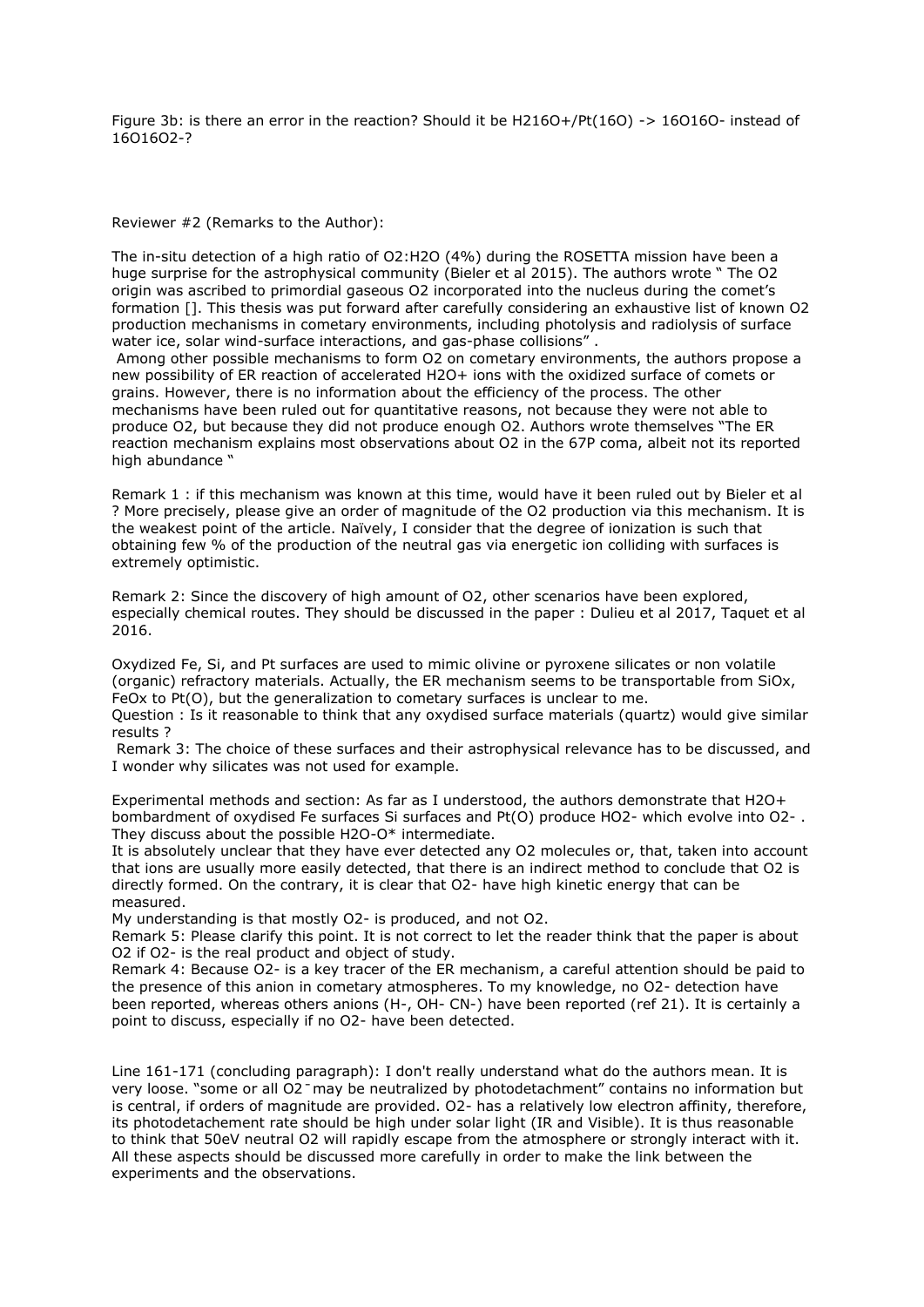### General conclusion:

The authors performed a valuable new piece of science, and they show how H2O+ (and similar impactors) in the energy range of 100eV can produce HO2- which evolves into O2- of few tens of kinetic energy for the larger part of the incident energies, after abstraction of an oxygen atom of oxidized surfaces of Fe Si and Pt(O). They clearly show that it is not simple sputtering but really the ER mechanism. However, even if "all necessary conditions for such reactions are met are present in the cometary atmosphere" (and we can discuss the point of the surfaces), I found that in there is no key to understand how much this process can explain the in-situ measurement of Bieler et al. Moreover, I found the gap between the title and the experiments which support the real scientific discussion very deep. The contrast between the high level of the experimental discussion and the approximative astrophysical arguments is obvious.

Yes, it is reasonable to think that the astrophysical scenario proposed here may contribute to the production of O2. Is it the real conclusion of the authors ? Actually I don't know, I don't understand what is their final conclusion.

At this stage I suggest the authors to choose wether their claim is an ambitious astrophysical scenario and therefore to convince with adequate order of magnitudes that this scenario is solid, or to focus on experiments, as they actually mostly did, but thus to better show where is the real novelty. I also suggest to be clear about the role of anions.

-----

Question related to remark 1: Please provide explicitly the H2O+/H2O ratio in cometary atmosphere (or a range because it is space and time dependent). Give an order of magnitude of the total efficiency of the reaction (How many O2 per H2O+ sent to the surface).

Suggestion : What about the proposed mechanism and the elusive detection of O2 in the ISM ?

#### Reviewer #3 (Remarks to the Author):

It has heretofore not been possible to explain the large amount of O2 found in the coma of comet 67P using standard theories and mechanisms. The authors provide experimental evidence for the production of O2 via a previously unexplored Eley-Rideal mechanism involving cationic water collisions with oxide surfaces. Gas-surface scattering experiments are performed in UHV involving high-energy ion beams with the detection of scattered ions via mass spec.

H2O+ is scattered from amorphous Si and Fe oxide surfaces over a wide range of energies, and shown to produce O2- and HO2-. The authors make a reasonable argument against the formation of O2- via sputtering. Studies of H2O+ scattering from O-covered Pt surfaces, using different isotopic combinations for the O atoms, are consistent with this argument. The authors propose that the incident H2O+ abstracts a chemisorbed O atom from the oxide surface (an Eley-Rideal reaction) to form oxywater, H2O2. The oxywater in turn rapidly dissociates into H+ and HO2-, and the HO2- fragment eventually dissociates into H and O2-. Unfortunately, there is no direct evidence for the formation of the H2O2. However, its existence has been argued using high-level ab initio theory, and it is reasonable that any H2O2 formed via this pathway would be very highly excited, and would likely break into more stable products. Both H+ and HO2- are detected in the experiments, and in the comet. The most compelling evidence comes from the kinematics of the scattered O2- and H+. The energies of these scattered products are consistent with the proposed Eley-Rideal mechanism, using standard binary collision theory to compute the scattering energy of the H2O2 parent.

I cannot comment on the astrophysical or experimental merits of this paper, but the proposed Eley-Rideal mechanism appears to be plausible, new, interesting, and consistent with the available data. Obviously much work needs to be done, but I think this paper is suitable for publication.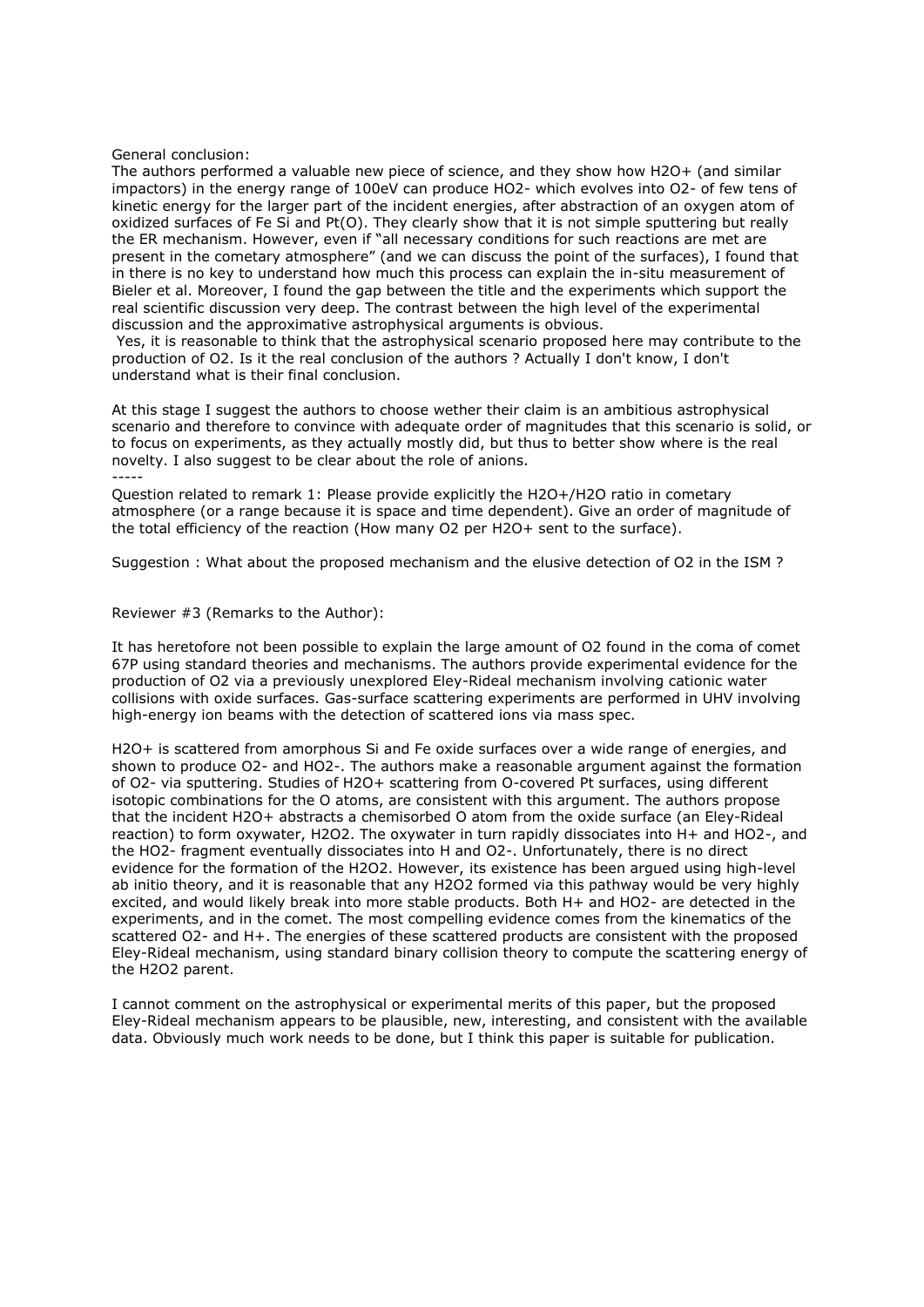## **Response to Reviewers' comments**

Reviewer #1 (Remarks to the Author):

The paper "Dynamic molecular oxygen production in cometary comae" by Dr. Giapis and colleagues describes a new laboratory experiment, which allows producing O2 from a surface interacting with water ions. The surface is assumed to be a cometary analogue, and hence results from this experiment may be of peculiar importance to investigate the presence of O2 molecules in cometary comae, as for instance observed in comet 67P/C-G. The results apply to other comets as well as to other small bodies in the Solar System.

The results are new and of interest for planetary science in general. The laboratory experiment is described with enough details in 'Methods'.

An important aspect to face in more details is the dimension of oxidized inclusions on the comet's surface (or grains) that are required to generate a sufficient flux of O2. Do you have an estimation of the oxides deposit dimensions on the substrate? Are these regions compatible with the inclusions inferred in the comet's surface?

ANSWER: The ER reaction mechanism that produces O2 is generic to the surface so long as oxygen is present. We have found this to be true for: SiOx, FeOx, NiOx, TiOx, Pt(O), Pd(O), and Au(O), see Suppl. Info. Even if the surface is not oxidized, water ions can provide oxygen after undergoing collision-induced dissociation (CID). For the same reason, surface oxygen removed by the ER reaction can be replenished. Since there are ions with higher energies (up to 800eV) in the coma, physical sputtering can uncover fresh oxygen in oxidized minerals. Thus, even if oxidized inclusions were small to begin with, the whole sample surface can become oxidized by the incident energetic water ions. On page 2, we added the following clarification sentence:

The outer crust of the 67P nucleus facing the sun is dehydrated<sup>10</sup> thus exposing mineral surfaces to the ions. When oxygen is abstracted from such surfaces, physical sputtering by the water ions can expose more oxygen below. In addition, CID of water ions provides another in situ source of oxygen to replenish abstracted oxygen."

In addition, it would be interesting to add a brief discussion of the results in the framework of comet 67P, including for instance Energy/speed of produced molecules values and the water ions and products fluxes in comparison with the Rosetta outcomes.

This would integrate the paper with an example of current interest for the scientific community.

ANSWER: We have revised the discussion and added new text to emphasize our results in the context of cometary observations, including comets 67P and 1P/Halley. Please see highlighted portions on pages 7-9 of the revision. The Discussion Section has now the following headings:

**Discussion and implications for cometary measurements** 

**Negative ion production.** 

**O2 trends in the 67P coma** 

**Toward an explanation of the cometary O<sub>2</sub> abundance** 

With minor revision, the paper is recommended for publication on Nature Communication.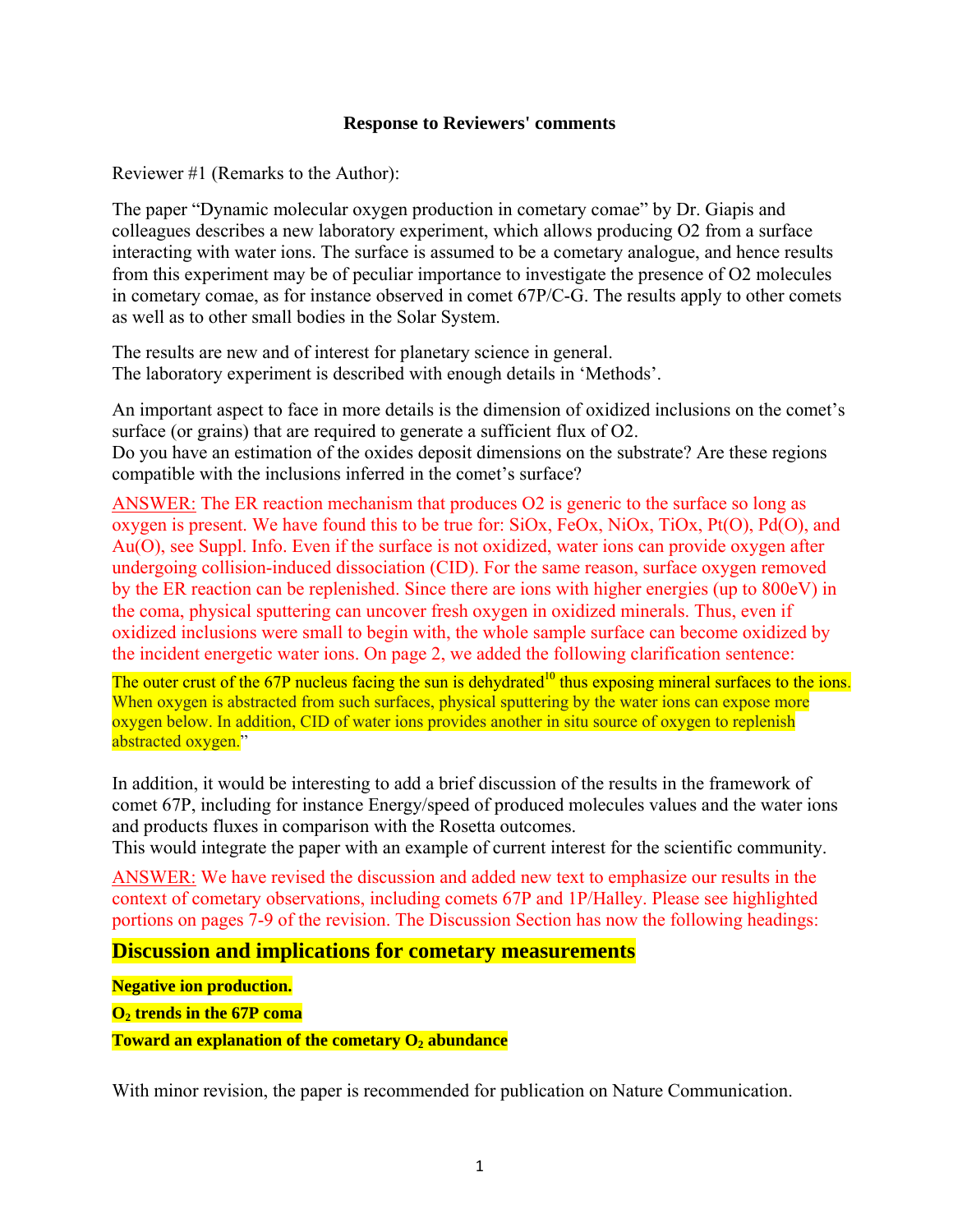In the following some detailed remarks to the text:

- page 1, line 19: 'is HO2, also present in the coma of 67P at high levels'… Please specify the meaning of this sentence and/or please provide a reference to support this statement.

ANSWER: Nature Communications does not permit citing of references in the abstract. We have removed the offending sentence from the abstract and added the following text in the Discussion on page 8:

The primordial origin of cometary  $O_2$  requires first a mechanism for  $O_2$  formation. Water ice radiolysis by galactic cosmic rays during primordial times has been suggested<sup>21</sup> as that mechanism, despite evidence for very low  $O_2$  abundance in protostellar envelopes<sup>23</sup>. Radiolysis is known to produce the chemically related species  $O_3$ ,  $H_2O_2$ , and  $HO_2$  (refs 24-26). The former two molecules are stable and should have also been incorporated into the comet at the same time as  $O_2$ . However, no  $O_3$  has been detected in the 67P coma, a concern identified by Bieler et al. that also applies to other efforts at explaining the primordial origin<sup>27-29</sup> On the other hand,  $H_2O_2$ , and  $HO_2$  have been detected and their abundance ratios were reported for the 67P coma:  $H_2O_2/Q_2 = 0.6x10^{-3}$  and  $HO_2/Q_2 = 1.9x10^{-3}$ . These were compared with the abundance ratios measured in the  $\rho$  Oph A dense core<sup>24</sup>, where O<sub>2</sub> has also been detected and is likely to originate from radiolysis:  $H_2O_2/O_2 \approx HO_2/O_2 \approx 0.6x10^{-3}$ . The  $H_2O_2$  abundance relative to  $O_2$  is clearly spot on but the value for the HO<sub>2</sub>/O<sub>2</sub> ratio is 3x larger in the coma of 67P. We argue that this ratio should be either  $0.6x10^{-3}$  (i.e.,  $HO<sub>2</sub>$  has survived intact in the ice), or lower; it should not be larger as  $HO<sub>2</sub>$  cannot be formed to any significant degree through gas phase collisions of  $O_2$  and H in the tenuous coma. This discrepancy is significant and, together with the absence of  $O<sub>3</sub>$ , constrains the primordial radiolysis conjecture.

- page 2, line 42-44

Please provide information about the dimension of the simulated surface and oxides.

ANSWER: We have revised the Methods section to include the sentence:

The ion beams were then decelerated and delivered to grounded target surfaces, including surface-oxidized Fe,  $Si$ ,  $(SiO<sub>x</sub>$  thickness  $\sim$ 3nm) and oxygen-covered polycrystalline Pt surfaces (4N purity, ESPI), held at room temperature. The beam waist on the sample was approximately 3 mm.

- page 2, line 45: 'Such scattering produces multiple …'

Not clear. I would suggest changing with: 'We notice that this scattering produces in addition multiple species from both reactions and sputtering (figs. S1, S2)' (or a similar sentence)

ANSWER: We have revised this sentence on page 3 to read:

Scattering on these surfaces produces multiple species from dissociation, physical sputtering, but also direct reactions. Negative ion formation (Supplementary Fig.1, 2) is of particular interest, as surface scattering has not been considered before as a production mechanism in cometary environments.

- page 5, line 97: Fig 1 Results refer also to figs. S1 and S2. Please add. ANSWER: These figures (S1, S2) can be found in the Supplementary Information file.

- page 6, lines 121 and 128: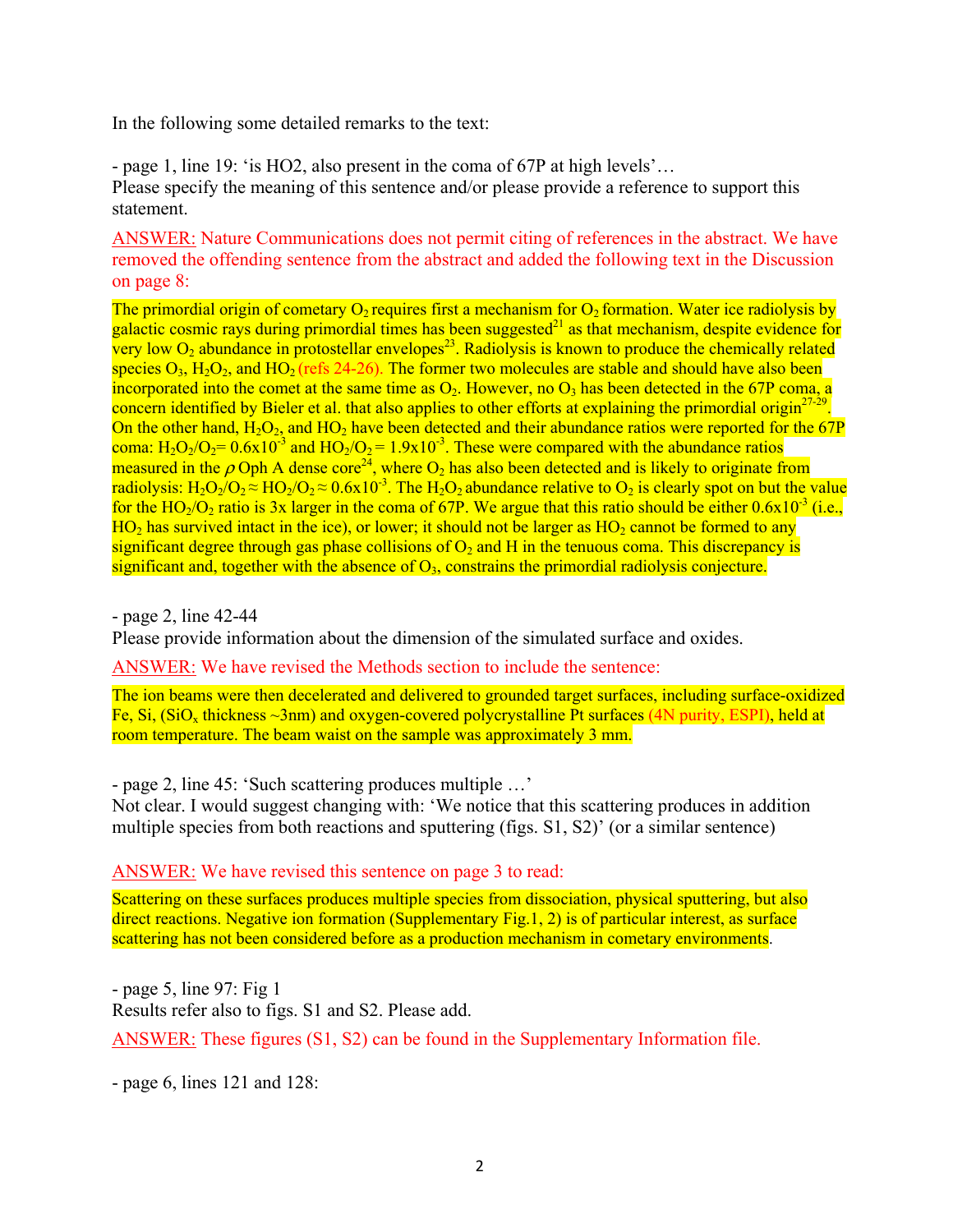Is there a reference for the reported formulas? Or, please provide a short description.

ANSWER: This is a simple calculation that does not require a reference. When a large molecule dissociates in the gas-phase, its fragments move with the same velocity. Thus, the kinetic energy of the initial molecule is split between the fragments according to their mass. This is simple energy conservation.

- page 7, lines 161 and 163:

The statement is not clear: the water ion fluxes are available for a heliocentric distance of 3.2 to 2.8 AU in the cited paper (values of 108-1010 m-2 s-1 as reported by Nilsson et al., Science, 2015). O2- cannot be disentangled from water ions, and hence its flux is not directly measured (see Fuselier et al., A&A, 2015).

Do you have an estimation of the O2- density? Is it consistent with the expected values from Rosetta experiments?

ANSWER: The O2- flux produced by the accelerated water ions is probably several orders lower than that reported by Bieler et al. There are, however, contributions from other species found in the coma (e.g.,  $H_3O^+$ , OH<sup>+</sup> and O<sup>+</sup>), which react in a similar fashion to produce O2. Without some knowledge of their flux and energy distributions, we cannot provide an estimate of the magnitude of the ER reaction contribution to cometary O2. We have added the following text on page 9:

The  $O<sub>2</sub>$ <sup>-</sup> production rate by the ER reaction is proportional to the accelerated water ion flux, which has been measured to be  $3x10^9$ - $3x10^{11}/m^2/s$  at 2 AU with the caveat that it may be underestimated by at least two orders of magnitude<sup>5,31</sup>. This flux is too low to make "accelerated" water ions entirely responsible for the reported  $O_2$  abundance. The extended coma also contains abundant  $H_3O^+$ ,  $OH^+$  and  $O^+$  (ref. 31), all of which can be picked up by the solar wind and accelerated to energies sufficient to drive similar ER reactions on the nucleus surface (Suppl. Figs. S8, S9). However, the flux and energy distributions of these additional ions have not been reported. Furthermore, the "cold" water ions<sup>5</sup> have two orders of magnitude larger flux and kinetic energies up to 50 eV but move away from the comet, so they can produce  $O_2$  only in collisions with dust grains. Without some knowledge of these additional species flux and energy distributions, and dust grain density in the coma, we cannot quantify the magnitude of the ER reaction contributions to the cometary  $O_{2}$ .

References:

Reference # 20 (in the reference list and on page 7): maybe you were referring to the following paper:

Nilsson et al., Evolution of the ion environment of comet 67P/Churyumov-Gerasimenko. Observations between 3.6 and 2.0 AU, Astronomy and Astrophysics, 583, A20, (2015).

ANSWER: We have added this reference in the revised manuscript as Ref.5.

Figure 3b: is there an error in the reaction? Should it be H216O+/Pt(16O) -> 16O16O- instead of 16O16O2-?

ANSWER: The error in Figure 3b has been corrected.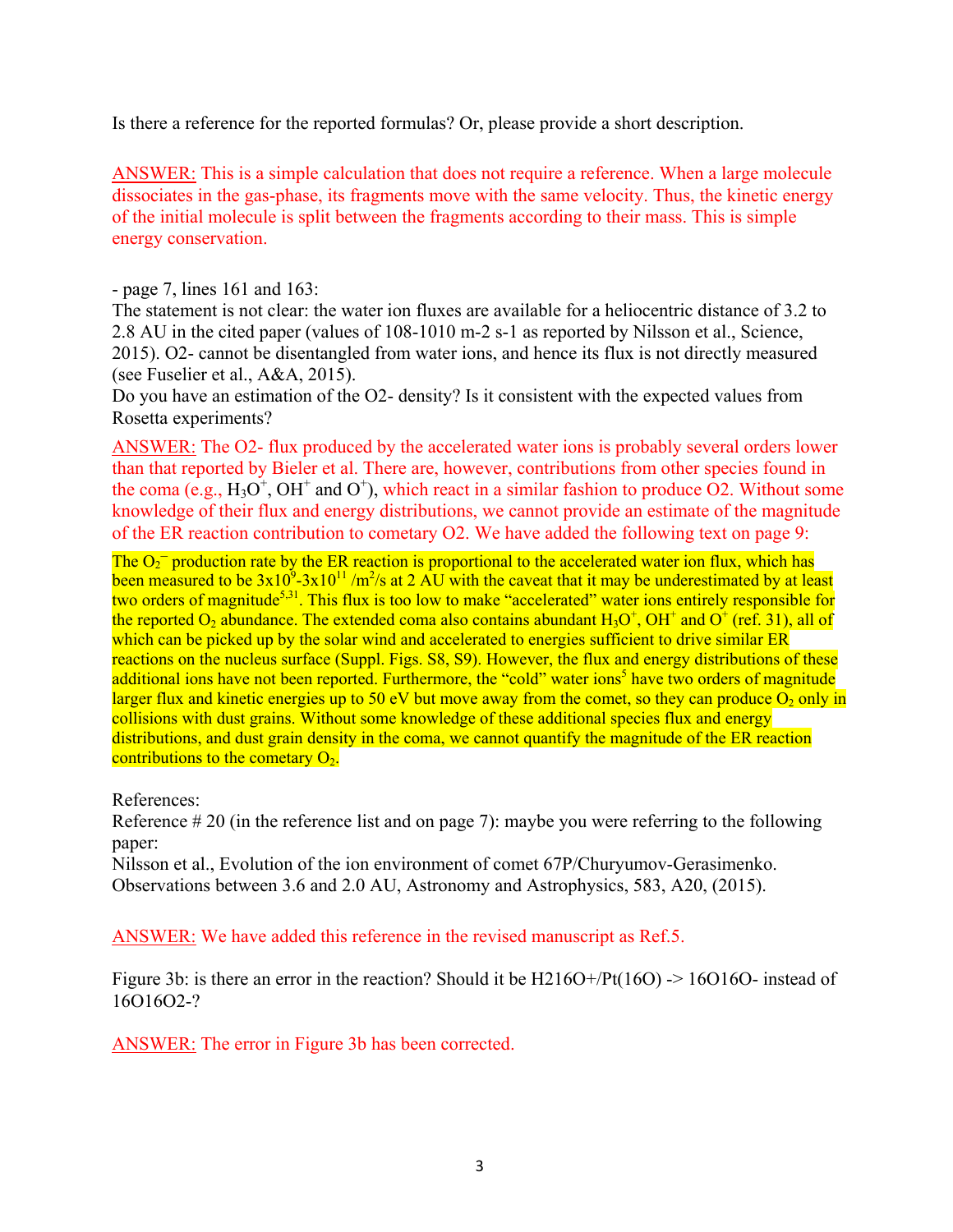# Reviewer #2 (Remarks to the Author):

The in-situ detection of a high ratio of O2:H2O (4%) during the ROSETTA mission have been a huge surprise for the astrophysical community (Bieler et al 2015). The authors wrote "The O2 origin was ascribed to primordial gaseous O2 incorporated into the nucleus during the comet's formation []. This thesis was put forward after carefully considering an exhaustive list of known O2 production mechanisms in cometary environments, including photolysis and radiolysis of surface water ice, solar wind-surface interactions, and gas-phase collisions" . Among other possible mechanisms to form O2 on cometary environments, the authors propose a new possibility of ER reaction of accelerated H2O+ ions with the oxidized surface of comets or grains. However, there is no information about the efficiency of the process. The other mechanisms have been ruled out for quantitative reasons, not because they were not able to produce O2, but because they did not produce enough O2. Authors wrote themselves "The ER reaction mechanism explains most observations about O2 in the 67P coma, albeit not its reported high abundance "

Remark 1 : if this mechanism was known at this time, would have it been ruled out by Bieler et al ? More precisely, please give an order of magnitude of the O2 production via this mechanism. It is the weakest point of the article. Naïvely, I consider that the degree of ionization is such that obtaining few % of the production of the neutral gas via energetic ion colliding with surfaces is extremely optimistic.

ANSWER: The mechanism of O2 formation via ER reactions is new and surprising. Until the Rosetta mission, it was not known that "accelerated" water ions could be found in cometary comae and that they could collide with the nucleus. Since such ions exist and impact the comet, they will produce O2. We are unable to quantify the production rate at this point. We have revised the manuscript on page 9 to explain why:

The  $O_2^-$  production rate by the ER reaction is proportional to the accelerated water ion flux, which has been measured to be  $3x10^9$ - $3x10^{11}$  /m<sup>2</sup>/s at 2 AU with the caveat that it may be underestimated by at least two orders of magnitude<sup>5,31</sup>. This flux is too low to make "accelerated" water ions entirely responsible for the reported  $O_2$  abundance. The extended coma also contains abundant  $H_3O^+$ ,  $OH^+$  and  $O^+$  (ref. 31), all of which can be picked up by the solar wind and accelerated to energies sufficient to drive similar ER reactions on the nucleus surface (Suppl. Figs. S8, S9). However, the flux and energy distributions of these additional ions have not been reported. Furthermore, the "cold" water ions<sup>5</sup> have two orders of magnitude larger flux and kinetic energies up to 50 eV but move away from the comet, so they can produce  $O_2$  only in collisions with dust grains. Without some knowledge of these additional species flux and energy distributions, and dust grain density in the coma, we cannot quantify the magnitude of the ER reaction contributions to the cometary  $O_2$ .

However, our mechanism is consistent with all other trends and dependencies reported by Bieler et al. We discuss in the text (Page 7-8) why our mechanism explains the cometocentric and heliocentric distance dependencies. We can explain why comet surface illumination does not affect the production of O2. Furthermore, we can explain two additional observations that have baffled Bieler et al.:

1) Bieler et al. cannot explain why there is no O3 detected. The primordial O2 hypothesis requires that it be present in the coma of 67P in detectable amounts.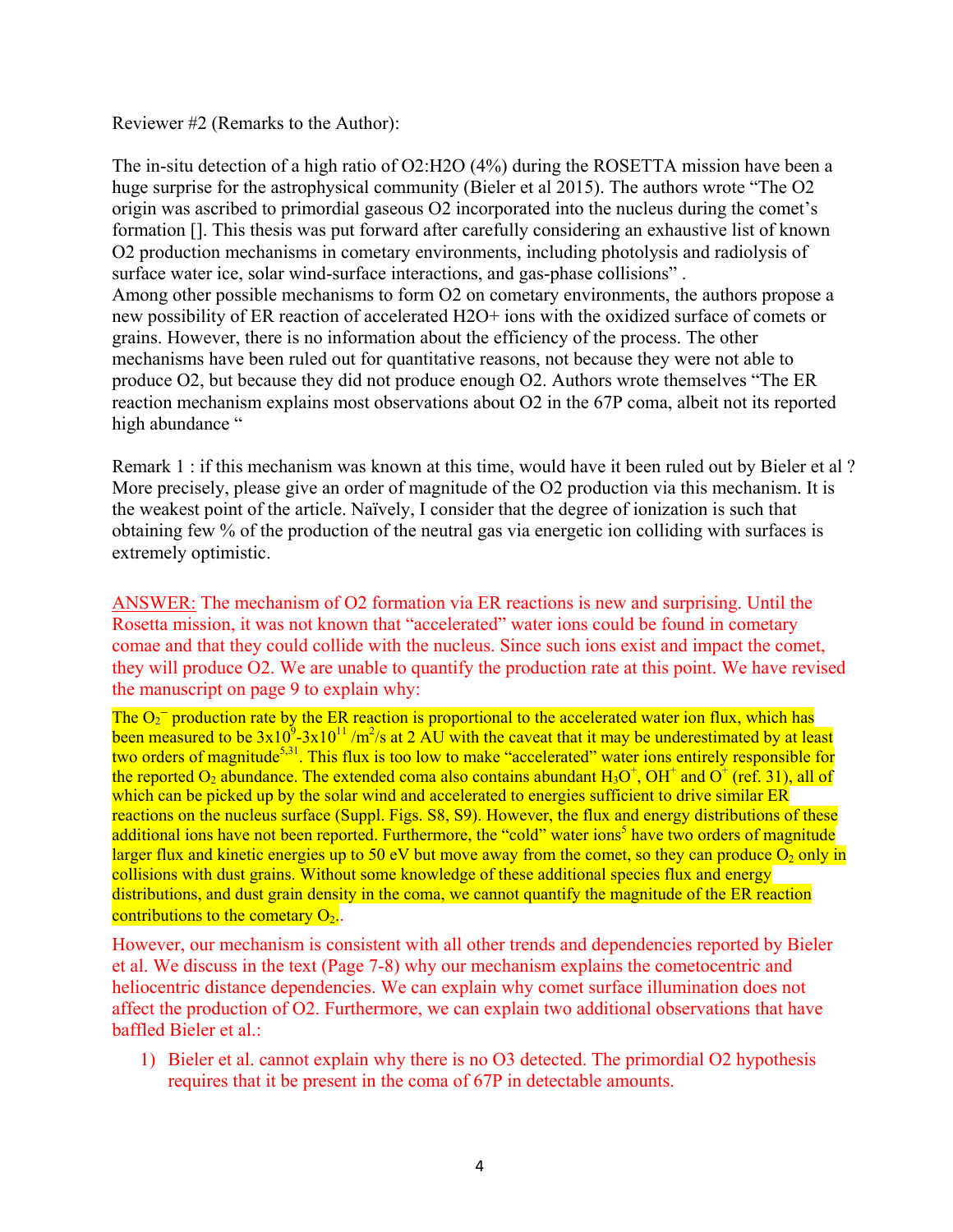2) Bieler et al. compares the H2O2:O2 and HO2:O2 ratios measured on 67P to those measured in the  $\rho$  Oph A dense cloud, where O2 has been found and is likely due to radiolysis. While the H2O2:O2 ratio is spot on, the HO2:O2 ratio is **3x larger** in 67P. Bieler et al. do not discuss this discrepancy.

We have added the following paragraph to the Discussion Section of the revision (Page 8):

The primordial origin of cometary  $O_2$  requires first a mechanism for  $O_2$  formation. Water ice radiolysis by galactic cosmic rays during primordial times has been suggested $^{21}$  as that mechanism, despite evidence for very low  $O_2$  abundance in protostellar envelopes<sup>23</sup>. Radiolysis is known to produce the chemically related species  $O_3$ ,  $H_2O_2$ , and  $HO_2$  (refs 24-26). The former two molecules are stable and should have also been incorporated into the comet at the same time as  $O_2$ . However, no  $O_3$  has been detected in the 67P coma, a concern identified by Bieler et al. that also applies to other efforts at explaining the primordial origin $^{27-29}$ On the other hand,  $H_2O_2$ , and  $HO_2$  have been detected and their abundance ratios were reported for the 67P coma:  $H_2O_2/O_2 = 0.6x10^{-3}$  and  $HO_2/O_2 = 1.9x10^{-3}$ . These were compared with the abundance ratios measured in the  $\rho$  Oph A dense core<sup>24</sup>, where O<sub>2</sub> has also been detected and is likely to originate from radiolysis:  $H_2O_2/Q_2 \approx HO_2/Q_2 \approx 0.6x10^{-3}$ . The  $H_2O_2$  abundance relative to  $O_2$  is clearly spot on but the value for the HO<sub>2</sub>/O<sub>2</sub> ratio is 3x larger in the coma of 67P. We argue that this ratio should be either  $0.6x10^{-3}$  (i.e.,  $HO<sub>2</sub>$  has survived intact in the ice), or lower; it should not be larger as  $HO<sub>2</sub>$  cannot be formed to any significant degree through gas phase collisions of  $O<sub>2</sub>$  and H in the tenuous coma. This discrepancy is significant and, together with the absence of  $O<sub>3</sub>$ , constrains the primordial radiolysis conjecture.

We believe that Bieler et al. would have had a hard time ruling out the ER mechanism. With the exception of the abundance issue, the dynamic production of O2 from water ions is certainly more consistent with all other trends and can explain more observations than the primordial origin hypothesis. Furthermore, the ER mechanism produces energetic O2- negative ions, which reach Rosetta and enter the DFMS at hyperthermal energies between 10-50 eV. These ions collide with gold-coated surfaces inside the DFMS and can charge exchange with the surface to emerge as O2+. This "Hyperthermal Surface Ionization" mechanism is well known in the surface dynamics community and there is even a commercial system sold. That is, O2+ ions are produced inside the DFMS ionizer by a mechanism other than electron impact. If these ions are detected, they can lead to overestimation of O2 abundance. We have verified that the DFMS has not been calibrated for this eventuality. We have revised the original text to point that out (p. 9):

However, we note that a unique feature of the ER reaction mechanism is its ability to produce energetic  $O<sub>2</sub>$  ions, moving away from the nucleus towards the orbiting Rosetta spacecraft with kinetic energy between 10 and 50 eV. The double focus mass spectrometer (DFMS) entrance slit plate is biased in gas mode to reject ambient ions<sup>32</sup>. Positive bias will attract and accelerate  $O_2^-$  into the ionizer box. Depending on cometocentric distance, some or all  $O_2^-$  in transit to Rosetta will undergo photodetachment<sup>18</sup>, producing neutral  $O_2$  molecules, which retain their kinetic energy and will enter the ionizer regardless of bias. Energetic collisions of the hyperthermal  $O<sub>2</sub>$  ions or  $O<sub>2</sub>$  molecules with the gold-coated internal surfaces of the DFMS will produce  $O_2^+$  ions by surface re-ionization<sup>33</sup> (see Suppl. Fig. S11). It is worth pondering how  $O_2$ <sup>+</sup> formed inside the DFMS by a mechanism other than electron impact ionization will contribute to the detected  $O_2^+$  signal<sup>34</sup>.

Remark 2: Since the discovery of high amount of O2, other scenarios have been explored, especially chemical routes. They should be discussed in the paper : Dulieu et al 2017, Taquet et al 2016.

ANSWER: These two papers, and a third one by Mousis et al., are now cited and discussed in the revision on page 8-9: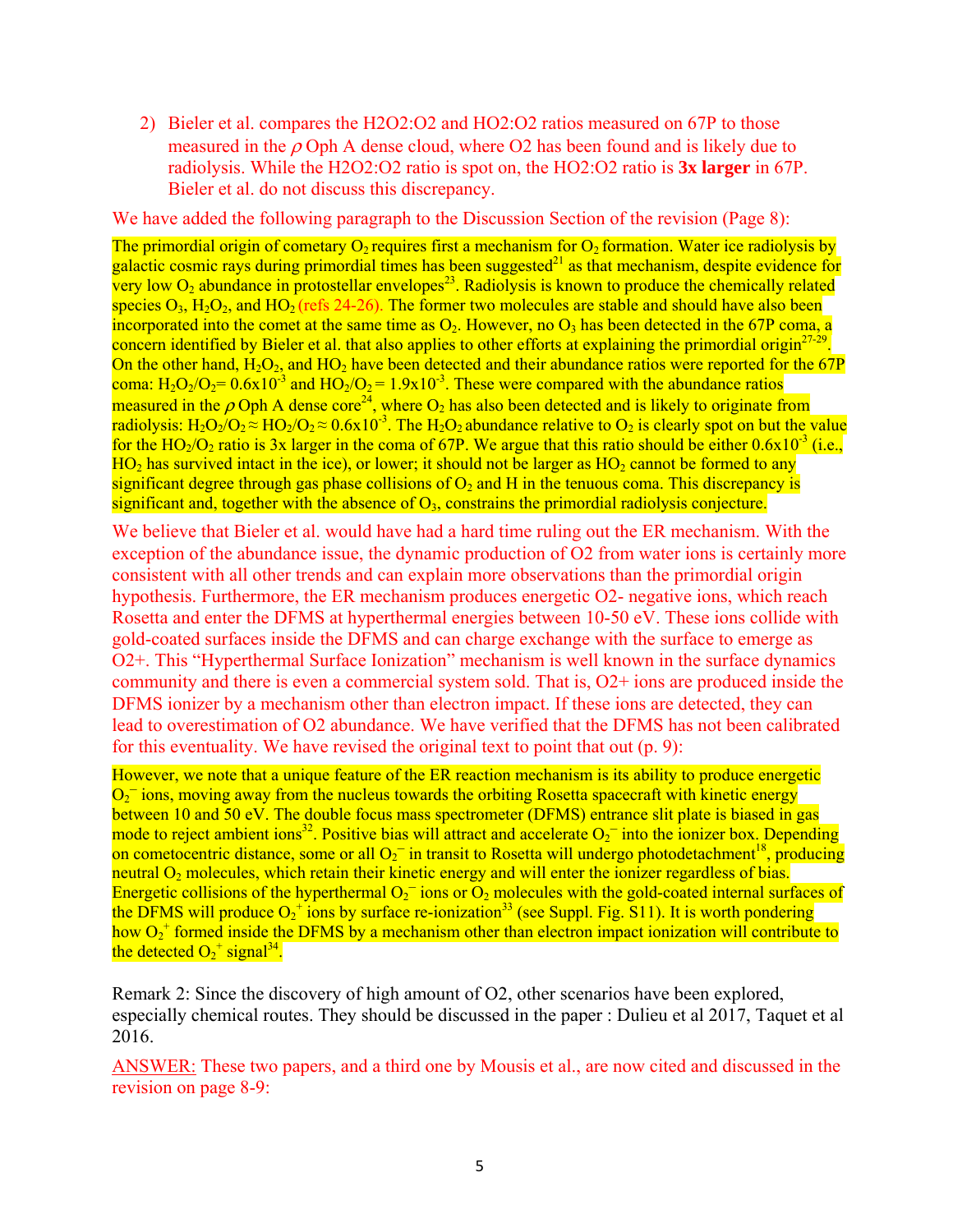There have been other attempts at justifying the primordial  $O<sub>2</sub>$  formation and survival for 4.6 Billion years. Mousis et al.<sup>27</sup> considered the radiolysis of icy grains in the low-density proto-solar nebula (PSN), which may produce large amounts of  $O_2$  though "its incorporation as crystalline ice is highly implausible". These authors identified two extreme scenarios for dense and early PSN, which require galactic cosmic ray flux larger than possible over the lifetime of the PSN *and*  $\Omega_2$  trapping in clathrates. Taquet et al.<sup>28</sup> used sophisticated astrochemical models to compare various primordial  $O<sub>2</sub>$  formation mechanisms, proposing oxygen atom recombination at the surface of interstellar ices as a possibility, albeit under "warmer and denser conditions than usually expected in dark clouds". Finally, Dulieu at al.<sup>29</sup> proposed that  $O_2$  forms in situ during the evaporation of water ice via a dismutation reaction of co-evaporating  $H_2O_2$ . This mechanism requires the incorporation of primordial H<sub>2</sub>O<sub>2</sub> in large amounts into the nucleus *and* its complete conversion into  $O_2$  to be consistent with the low levels of  $H_2O_2$  in the coma. All these mechanisms appear to be in conflict with the relative abundances of the related species  $O_3$ ,  $H_2O_2$ , and  $HO_2$ .

Oxydized Fe, Si, and Pt surfaces are used to mimic olivine or pyroxene silicates or non volatile (organic) refractory materials. Actually, the ER mechanism seems to be transportable from SiOx, FeOx to Pt(O), but the generalization to cometary surfaces is unclear to me.

Question : Is it reasonable to think that any oxydised surface materials (quartz) would give similar results ?

Remark 3: The choice of these surfaces and their astrophysical relevance has to be discussed, and I wonder why silicates was not used for example.

# ANSWER: We have revised the Methods section to explain the choice of analogs:

Thin oxides are used as analogs of cometray materials because beam experiments at high ion flux create localized surface charging that influences measurements of exit energies. A thin silicon oxide  $(-2-3 \text{ nm})$ allows removal of the surface charge by electron tunneling to a grounded substrate. This situation is not encountered in cometary materials (silicates, quartz, etc.) because of the presence of solar wind, which provides electrons to the surface to neutralize this charge. Furthermore, the oxygen atoms on the silicon oxide surface are bonded to Si in a similar fashion to surface oxygen atoms in silicates. We have verified the charging effect by scattering on titanium oxide, which is a semiconductor and has mild conductivity, but exhibits the same scattering behavior as silicon oxide (see Suppl. Fig. 12). On the other hand, elemental Fe has been found on 67P, and given the oxidizing conditions in the coma, oxidized Fe surfaces are to be expected.

Experimental methods and section: As far as I understood, the authors demonstrate that H2O+ bombardment of oxydised Fe surfaces Si surfaces and Pt(O) produce HO2- which evolve into O2-. They discuss about the possible H2O-O\* intermediate.

It is absolutely unclear that they have ever detected any O2 molecules or, that, taken into account that ions are usually more easily detected, that there is an indirect method to conclude that O2 is directly formed. On the contrary, it is clear that O2- have high kinetic energy that can be measured. My understanding is that mostly O2- is produced, and not O2.

Remark 5: Please clarify this point. It is not correct to let the reader think that the paper is about O2 if O2- is the real product and object of study.

ANSWER: Yes, indeed, only ions (positive **and** negative) can be detected in our experiments. Neutral  $O_2$  is expected and usually forms in larger abundance than the ions. However, in order to detect neutrals, they must be ionized first—usually done by electron impact. Unfortunately, when neutral O2 molecules move with high velocities (corresponding to 10-50 eV), they are extremely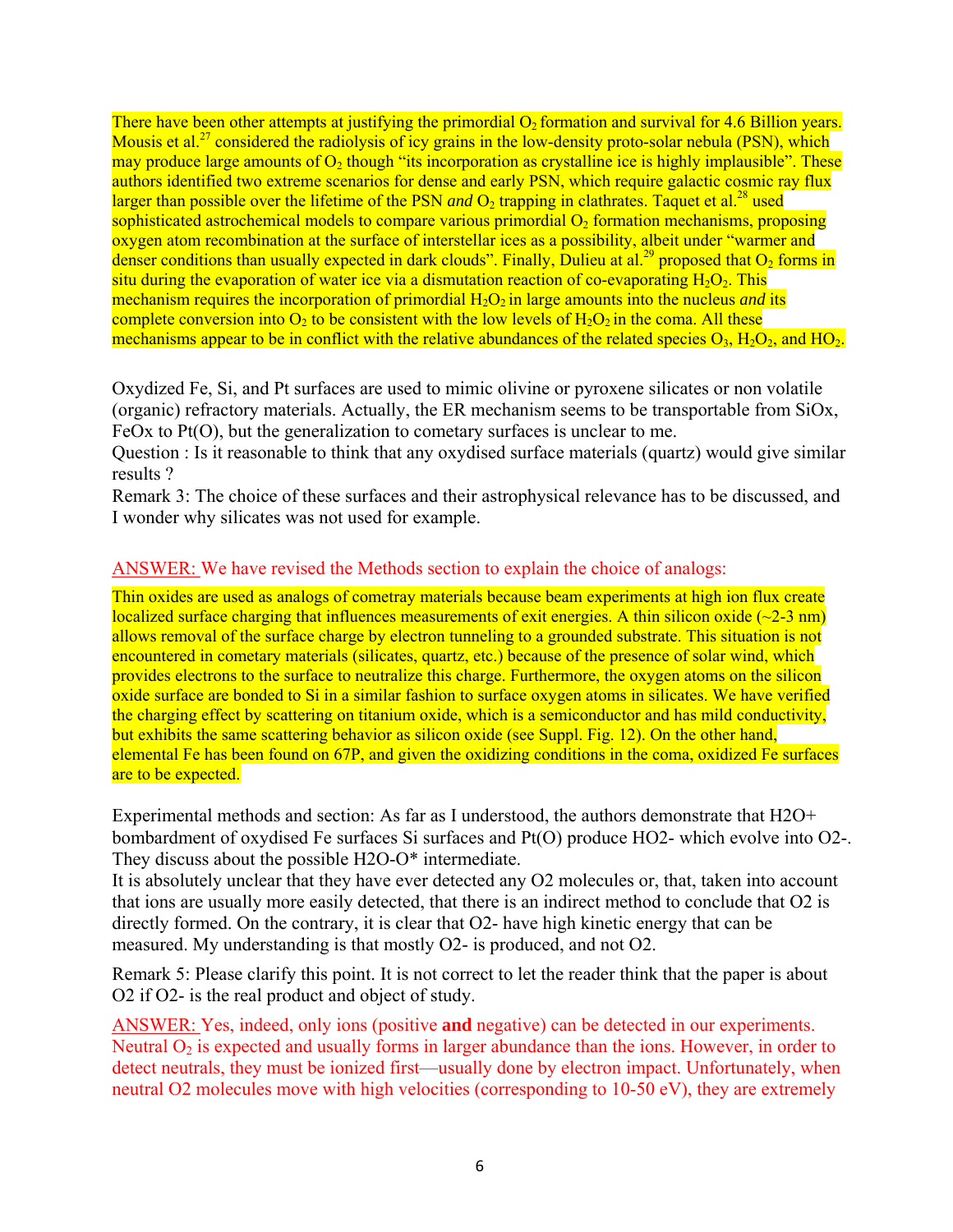difficult to ionize by electron impact due to abysmally low cross-sections. This is also happening inside the DFMS aboard Rosetta, this instrument cannot detect fast neutrals.

So, how do we know that neutral O2 molecules are there? Because of electron detachment processes. If negative ions can form, they can lose electrons by auto-detachment due to high internal energy from the hard collision. If they lose one electron, they become neutral and cannot be detected. But if they lose two electrons, they become positively charged (O2+) and can be detected. In fact, we do detect O2+ in H2O/SiOx collisions, see Suppl. Fig.1i. The kinematics of O2- and O2+ are similar because spontaneous electron loss does not cause inelasticity, which further confirms that one electron loss to form neutral O2 is energetically feasible.

We have revised the abstract and the text to point out that what we detect is only O2-. We also provide new references to electron photodetachment papers for comets (Chaizy et al.) and earth's atmosphere (Wisemberg et al.), which discuss the efficient conversion of negative ions to neutrals.

Abundant molecular oxygen was discovered in the coma of comet 67P/Churyumov-Gerasimenko. Its origin was ascribed to primordial gaseous  $O<sub>2</sub>$  incorporated into the nucleus during the comet's formation. This thesis was put forward after discounting several  $O<sub>2</sub>$  production mechanisms in comets, including photolysis and radiolysis of water, solar wind-surface interactions, and gas-phase collisions. Here we provide experimental evidence for an original Eley-Rideal reaction, which permits instantaneous  $O<sub>2</sub>$  formation in single collisions of energetic water ions with oxidized cometary surface analogs. The reaction proceeds by  $H_2O^+$  abstracting a surface O-atom, forming an excited precursor state, which dissociates to produce  $O_2^-$ . Subsequent photo-detachment leads to  $O_2$ , whose presence in the coma may thus be linked directly to water ions and their interaction with the solar wind. This abiotic  $O_2$  production mechanism is consistent with reported trends in the 67P coma and raises awareness of the role of energetic negative ions in comets.

Remark 4: Because O2- is a key tracer of the ER mechanism, a careful attention should be paid to the presence of this anion in cometary atmospheres. To my knowledge, no O2- detection have been reported, whereas others anions (H-, OH- CN-) have been reported (ref 21). It is certainly a point to discuss, especially if no O2- have been detected.

ANSWER: We wholeheartedly agree! With the exception of H-, **no other negative ions** have been reported for comet 67P. If the referee has knowledge of report(s) disclosing OH- and CN- in the 67P coma, will she/he please tell us **where** these finding have been published? The referee quotes ref. 21 of our original submission, which refers to: "21. Balsiger, H. *et al.*, *Space Sci. Rev.* **128**, 745-801 (2007)" but this paper is from 2007, before Rosetta's arrival to the comet. Fuselier et al. (revision, ref.31) reports only **positive** ions found on 67P and, surprisingly, excludes O2+. To the best of our knowledge, data on negative ions have yet to appear.

In the absence of any publication from the Rosetta mission on negative ions (except H-), we have to rely on measurements on 1P/Halley, whose coma has been visited by Giotto. We have revised the Discussion in the manuscript to state on page 7:

**Negative ion production.** We have uncovered high-energy reaction channels for dynamic production of negative ions from collisions of energetic water ions with oxidized surfaces. The latter surfaces include:  $\overline{SiO_x}$ , FeO<sub>y</sub>, Pt(O), NiO<sub>z</sub>, Pd(O), Au(O), TiO<sub>w</sub> (see also Suppl. Figs. S10, S11, S12)]. Such interactions are applicable to plasmas and astrophysical environments, whenever  $H_2O^+$  ions are encountered with kinetic energies between 50 and 300 eV. We propose that the scattering interactions occur in cometary comae during periods of activity, where they produce energetic negative ions, including:  $O^-, OH^-, O^{-}$ , and  $HO^{-}$ . The latter two ions, in particular, are produced by a novel ER reaction, and contribute to the  $O_2$  abundance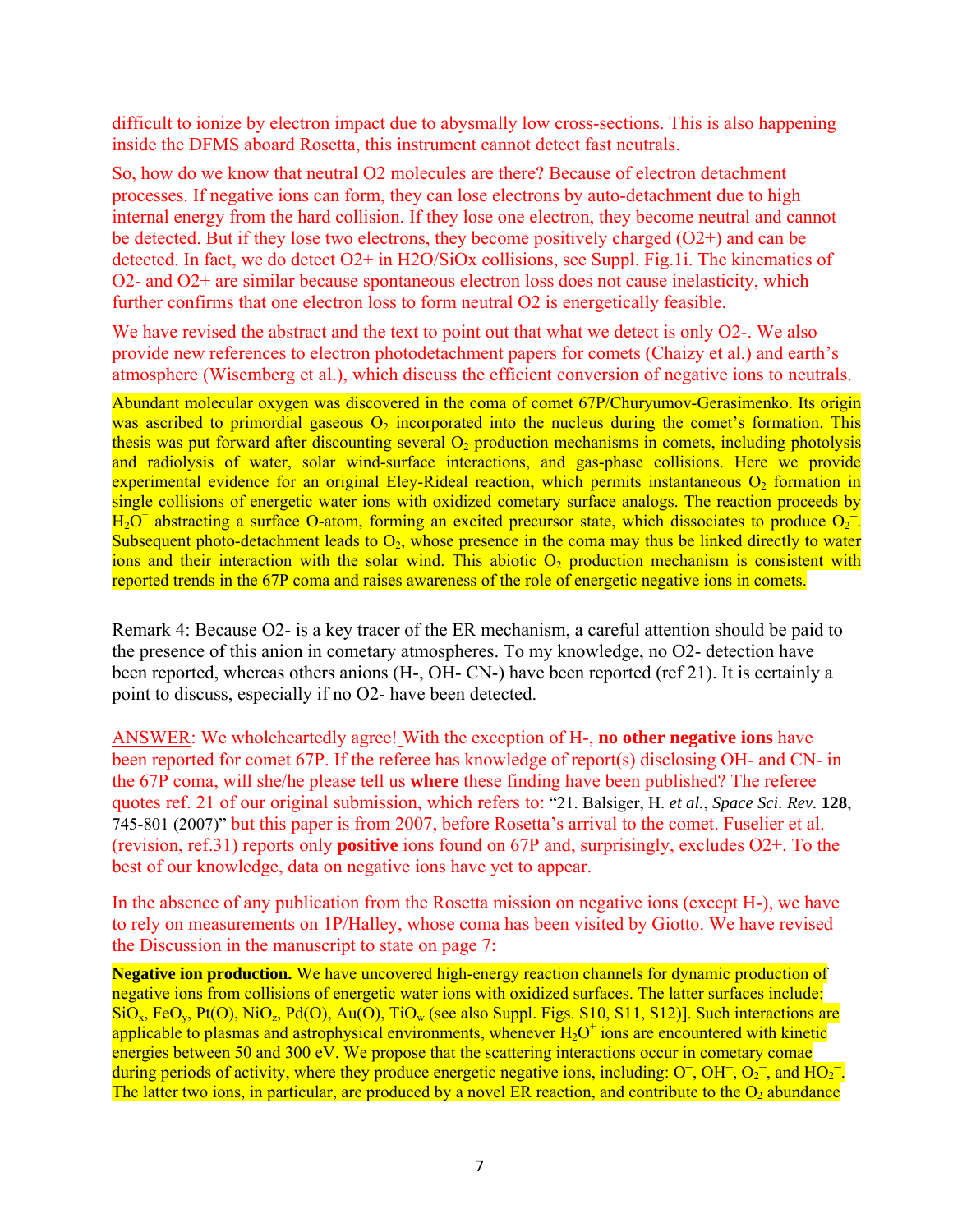in the coma after photodetachment<sup>18,19</sup>. The lifetime of  $O_2^-$  against photo-detachment is 2.6 s (at 1 AU)<sup>19</sup>, which suggests that  $O<sub>2</sub>^-$  should be able to reach Rosetta. Negative ions should be present in the coma of 67P but they have yet to be reported, baring H¯ (ref. 20). Thus, our work actually *predicts* the existence of  $O<sub>2</sub>$ , and HO<sub>2</sub><sup> $-$ </sup> in the coma at distances sufficiently close to the nucleus to prevent photodetachment. Negative ions of cometary origin have been detected in the coma of comet 1P/Halley, though without sufficient mass-resolution to distinguish individual ions<sup>18</sup>. Three broad peaks were observed, which were denoted as the 17-, 30-, and 100-AMU peaks. Chaizy et al.<sup>18</sup> argued that the first peak included  $O<sup>-</sup>$  and  $OH^-$ , while the second peak comprised  $CN^-$ . Furthermore, these authors considered several negative ion production mechanisms and found them inadequate to explain the signal intensity observed in the Halley coma. We propose that energetic water ion scattering on the nucleus surface or dust grains in the coma of 1P/Halley could populate both the 17- and 30-AMU peaks, and that the latter peak must have also included  $O_2^-$  and  $HO_2^-$ .

The referee's request creates an interesting predicament: we are effectively predicting that O2 and HO2- should exist in the 67P coma, and if they do, that would constitute a validation of the ER reaction and our claims. We accept the challenge…

Line 161-171 (concluding paragraph): I don't really understand what do the authors mean. It is very loose. "some or all O2 ̄ may be neutralized by photodetachment" contains no information but is central, if orders of magnitude are provided. O2- has a relatively low electron affinity, therefore, its photodetachement rate should be high under solar light (IR and Visible). It is thus reasonable to think that 50eV neutral O2 will rapidly escape from the atmosphere or strongly interact with it. All these aspects should be discussed more carefully in order to make the link between the experiments and the observations.

ANSWER: We have revised the Discussion in the manuscript in two places to clarify our position on photodetachment of O2-. We state on page 7:

The latter two ions, in particular, are produced by a novel ER reaction, and contribute to the  $O_2$  abundance in the coma after photodetachment<sup>18,19</sup>. The lifetime of  $O_2^-$  against photo-detachment is 2.6 s (at 1 AU)<sup>19</sup>, which suggests that  $O<sub>2</sub>^-$  should be able to reach Rosetta.

Furthermore, we have revised the last paragraph of the Discussion section to point out how negative ions interact with the internal surfaces of the DFMS instrument:

However, we note that a unique feature of the ER reaction mechanism is its ability to produce energetic  $O<sub>2</sub>$  ions, moving away from the nucleus towards the orbiting Rosetta spacecraft with kinetic energy between 10 and 50 eV. The double focus mass spectrometer (DFMS) entrance slit plate is biased in gas mode to reject ambient ions<sup>32</sup>. Positive bias will attract and accelerate  $O<sub>2</sub>^-$  into the ionizer box. Depending on cometocentric distance, some or all  $O_2^-$  in transit to Rosetta will undergo photodetachment<sup>18</sup>, producing neutral  $O_2$  molecules, which retain their kinetic energy and will enter the ionizer regardless of bias. Energetic collisions of the hyperthermal  $O<sub>2</sub>$  ions or  $O<sub>2</sub>$  molecules with the gold-coated internal surfaces of the DFMS will produce  $O_2^+$  ions by surface re-ionization<sup>33</sup> (see Suppl. Fig. S11). It is worth pondering how  $O_2$ <sup>+</sup> formed inside the DFMS by a mechanism other than electron impact ionization will contribute to the detected  $O_2^+$  signal<sup>34</sup>

## General conclusion:

The authors performed a valuable new piece of science, and they show how H2O+ (and similar impactors) in the energy range of 100eV can produce HO2- which evolves into O2- of few tens of kinetic energy for the larger part of the incident energies, after abstraction of an oxygen atom of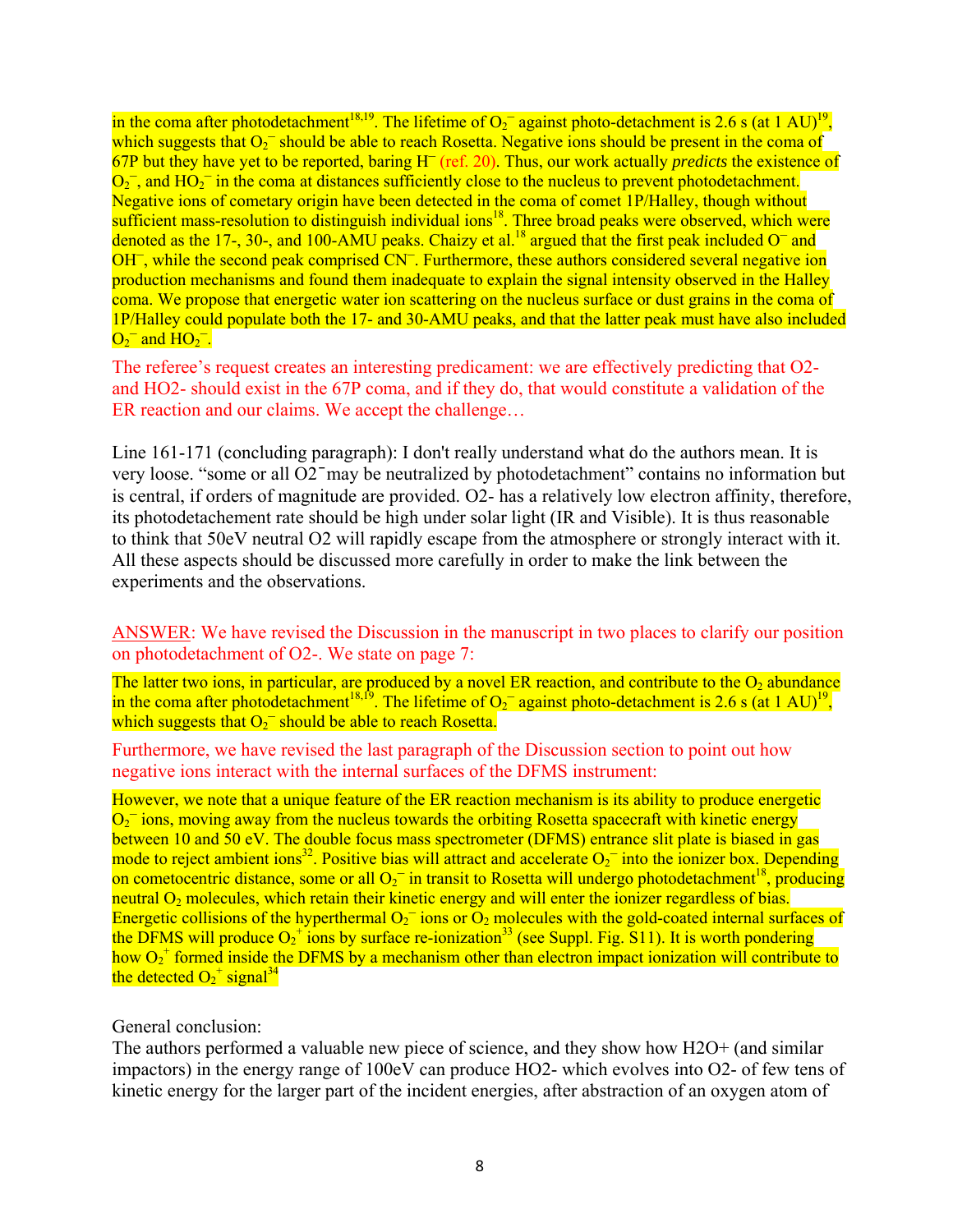oxidized surfaces of Fe Si and Pt(O). They clearly show that it is not simple sputtering but really the ER mechanism. However, even if "all necessary conditions for such reactions are met are present in the cometary atmosphere" (and we can discuss the point of the surfaces), I found that in there is no key to understand how much this process can explain the in-situ measurement of Bieler et al. Moreover, I found the gap between the title and the experiments which support the real scientific discussion very deep. The contrast between the high level of the experimental discussion and the approximative astrophysical arguments is obvious.

Yes, it is reasonable to think that the astrophysical scenario proposed here may contribute to the production of O2. Is it the real conclusion of the authors ? Actually I don't know, I don't understand what is their final conclusion.

# We have added a Conclusion section (page 10) to spell out several important points of our paper:

**Conclusions**<br>Energetic water ions in cometary comae, produced and accelerated by solar wind, can drive scattering interactions on cometary surfaces that alter the relative speciation in the coma. Collision-induced water dissociation can increase negative ion densities  $(O^-, OH^-)$ . Abstraction of chemisorbed oxygen from oxidized surfaces by water ions can also produce dynamically  $O_2^-$  and  $HO_2^-$ , by means of a previously unknown Eley-Rideal reaction. Kinematic analysis of the reaction products provides indirect evidence for the elusive oxywater state as a reaction intermediate, which may form during the hard collision, then dissociate promptly on the rebound from the surface. When this reaction occurs in comets, it can populate the coma with energetic  $O_2^-$ , which is converted to molecular  $O_2$  by photo-detachment. This new abiotic way to produce molecular  $O_2$  informs our understanding of cometary chemistry and could be important in other astrophysical environments.

At this stage I suggest the authors to choose whether their claim is an ambitious astrophysical scenario and therefore to convince with adequate order of magnitudes that this scenario is solid, or to focus on experiments, as they actually mostly did, but thus to better show where is the real novelty. I also suggest to be clear about the role of anions.

ANSWER: We deeply appreciate this suggestion and all thoughtful comments above. It is seldom that a reviewer provides this much feedback. We have revised our manuscript extensively and we believe that the focus of the work has become clearer. This is a case of a novel reaction impacting cometary chemistry. Both aspects of the work must come out clear and withstand the scrutiny of two disparate and tough communities. The double challenge is indeed very tall.

-----

Question related to remark 1: Please provide explicitly the H2O+/H2O ratio in cometary atmosphere (or a range because it is space and time dependent). Give an order of magnitude of the total efficiency of the reaction (How many O2 per H2O+ sent to the surface).

ANSWER: The measuring efficiency of the reaction requires careful calibration, not possible at this time. A major difficulty relates to integrating the scattering signal (O2-) over 3-dimensions, which requires experimental capabilities not available on our fixed geometry scattering apparatus.

Suggestion : What about the proposed mechanism and the elusive detection of O2 in the ISM ?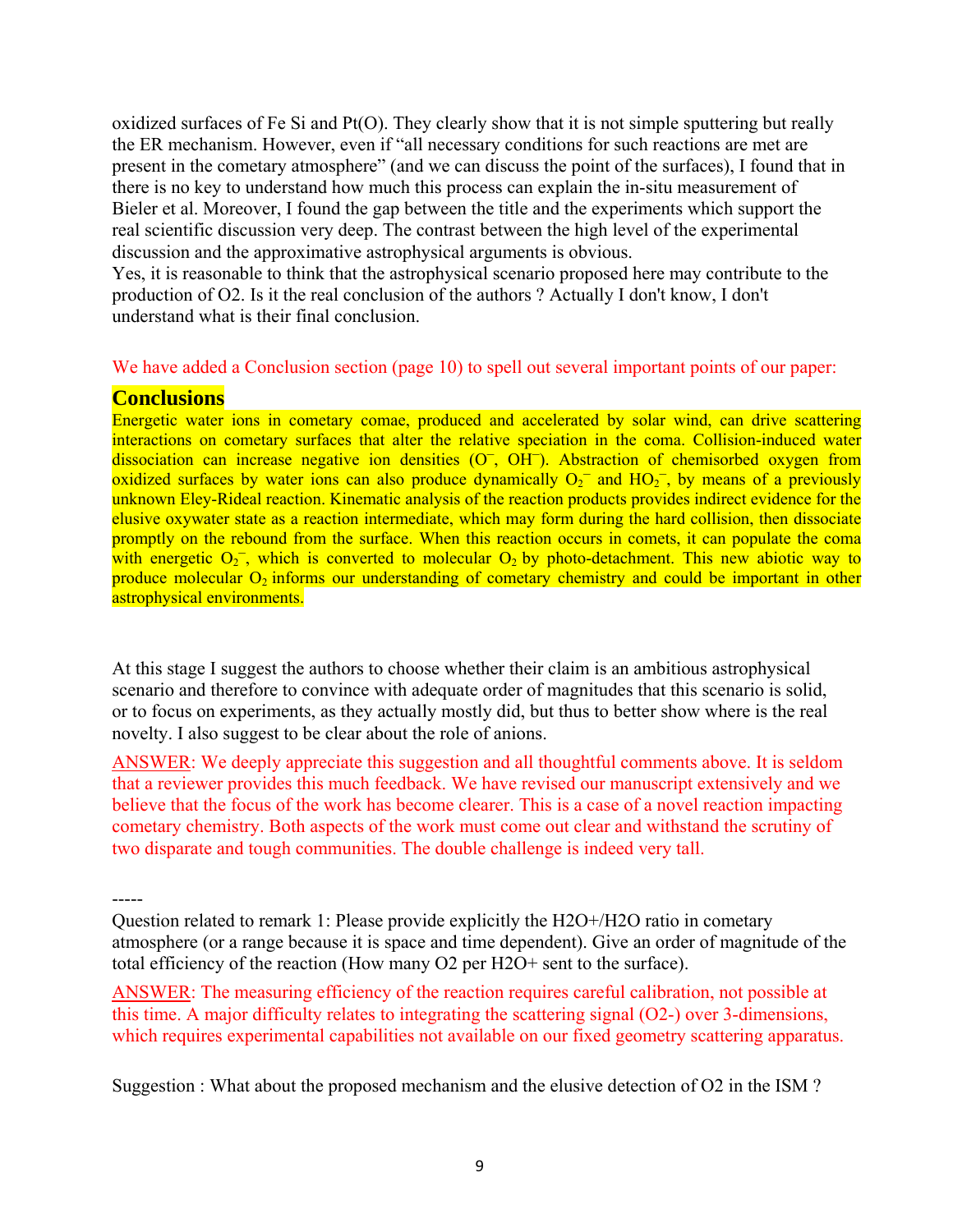ANSWER: Gaseous  $O_2$  has been detected in two interstellar clouds so far (the Orion nebula and the  $\rho$  Ophiuchi A core) and is generally known to have surprisingly low abundances. See work of Goldsmith et al. 2011, Yildiz et al.2013, Bergman et al. 2011, Parise et al. 2012.

We believe that the origin of O2 in interstellar clouds is radiolysis of water. We see no mechanism for ionizing and accelerating water ions to energies required for ER reactions in interstellar clouds. Until the Rosetta mission, it was unknown that such energetic ions even existed in comets.

Reviewer #3 (Remarks to the Author):

It has heretofore not been possible to explain the large amount of O2 found in the coma of comet 67P using standard theories and mechanisms. The authors provide experimental evidence for the production of O2 via a previously unexplored Eley-Rideal mechanism involving cationic water collisions with oxide surfaces. Gas-surface scattering experiments are performed in UHV involving high-energy ion beams with the detection of scattered ions via mass spec.

H2O+ is scattered from amorphous Si and Fe oxide surfaces over a wide range of energies, and shown to produce O2- and HO2-. The authors make a reasonable argument against the formation of O2- via sputtering. Studies of H2O+ scattering from O-covered Pt surfaces, using different isotopic combinations for the O atoms, are consistent with this argument. The authors propose that the incident H2O+ abstracts a chemisorbed O atom from the oxide surface (an Eley-Rideal reaction) to form oxywater, H2O2. The oxywater in turn rapidly dissociates into H+ and HO2-, and the HO2- fragment eventually dissociates into H and O2-. Unfortunately, there is no direct evidence for the formation of the H2O2. However, its existence has been argued using high-level ab initio theory, and it is reasonable that any H2O2 formed via this pathway would be very highly excited, and would likely break into more stable products. Both H+ and HO2- are detected in the experiments, and in the comet. The most

compelling evidence comes from the kinematics of the scattered O2- and H+. The energies of these scattered products are consistent with the proposed Eley-Rideal mechanism, using standard binary collision theory to compute the scattering energy of the H2O2 parent.

I cannot comment on the astrophysical or experimental merits of this paper, but the proposed Eley-Rideal mechanism appears to be plausible, new, interesting, and consistent with the available data. Obviously much work needs to be done, but I think this paper is suitable for publication.

ANSWER: We appreciate the recommendation and thorough reading of the manuscript. This is a case of a novel reaction impacting cometary chemistry. Both aspects of the work must come out clear and withstand the scrutiny of two disparate communities. The double challenge is indeed very tall. We are glad to obtain confirmation that we pass the scrutiny of the surface dynamics community. Thank you.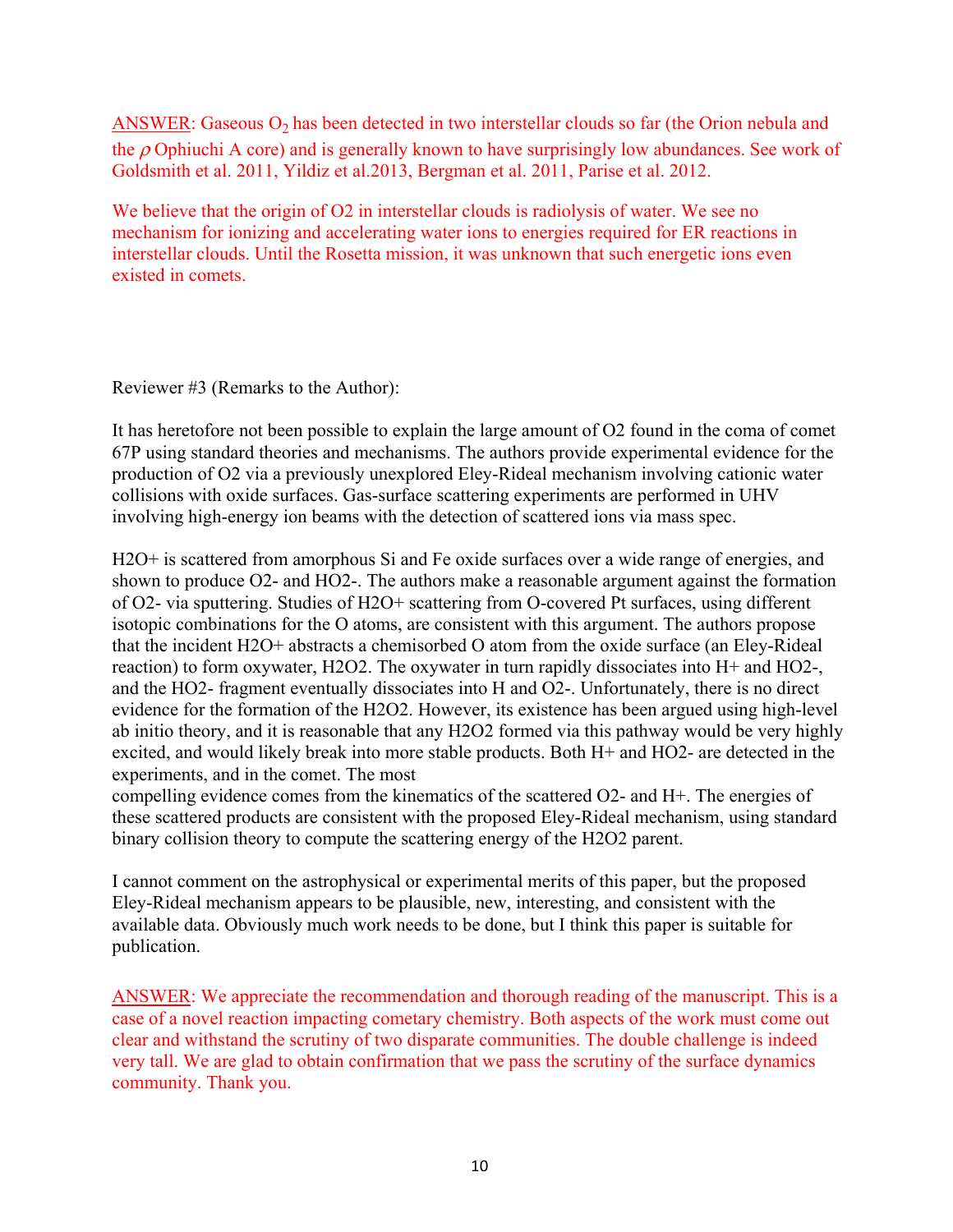## **REVIEWERS' COMMENTS:**

Reviewer #1 (Remarks to the Author):

The revised version of the paper is improved a lot, considering also the comments from the other Reviewers.

The authors have addressed all the questions in a satisfactorily way.

I suggest the paper for publication in Nature Communications.

Reviewer #2 (Remarks to the Author):

The authors have significantly changed their main message and especially clarified and emphasised the possible key rôle of anions in comets atmospheres, which is a very relevant point. It is not only because I am pleased that authors followed my suggestion, I also hope that they consider now that their work is more accurate in the implications, and as such harder to refute. My second concern was about the absence of estimate of total efficiency of their proposed mechanism. I am a bit disappointed to have no clues to estimate it. I guess that authors could have given boundary limits. However I understand their experimental difficulty. But still I would prefer them to give a rough estimate (even wrong), more than seeing this mechanism included 'quick and dirty' in a forthcoming cometary model. Although I disagree, I respect their point of view.

I have still minor points of disagreement/question that authors may wish to think about. - Please remove the word 'instantaneous' from the abstract. I understand why it is there, but it creates confusion.

- l183: O2- can reach Rosetta. Actually, photodetachment is one of the decay channel. I don't know about collisions rate, but I know the fragility of negative ions. Absence of detection of O2- in Rosetta would not be necessary a disproof of your suggested O2 formation mechanism. It is also why I did not consider your remark on DFMS as a strong argument, in your previous version. - I would be more cautious about the significance of HO2/H2O2 ratios. Formation pathways are actually important but, destruction pathways are also crucial. The absence of O3 is a strong indication, but taking into account the difference in mass spectroscopy detection and radio spectroscopy, I would not consider H2O2 and HO2 ratios as strong indications. Factor of 3 may be significant, but I would not bet too much on it. Also note that HO2 is steadily formed but O2+H reaction on grains.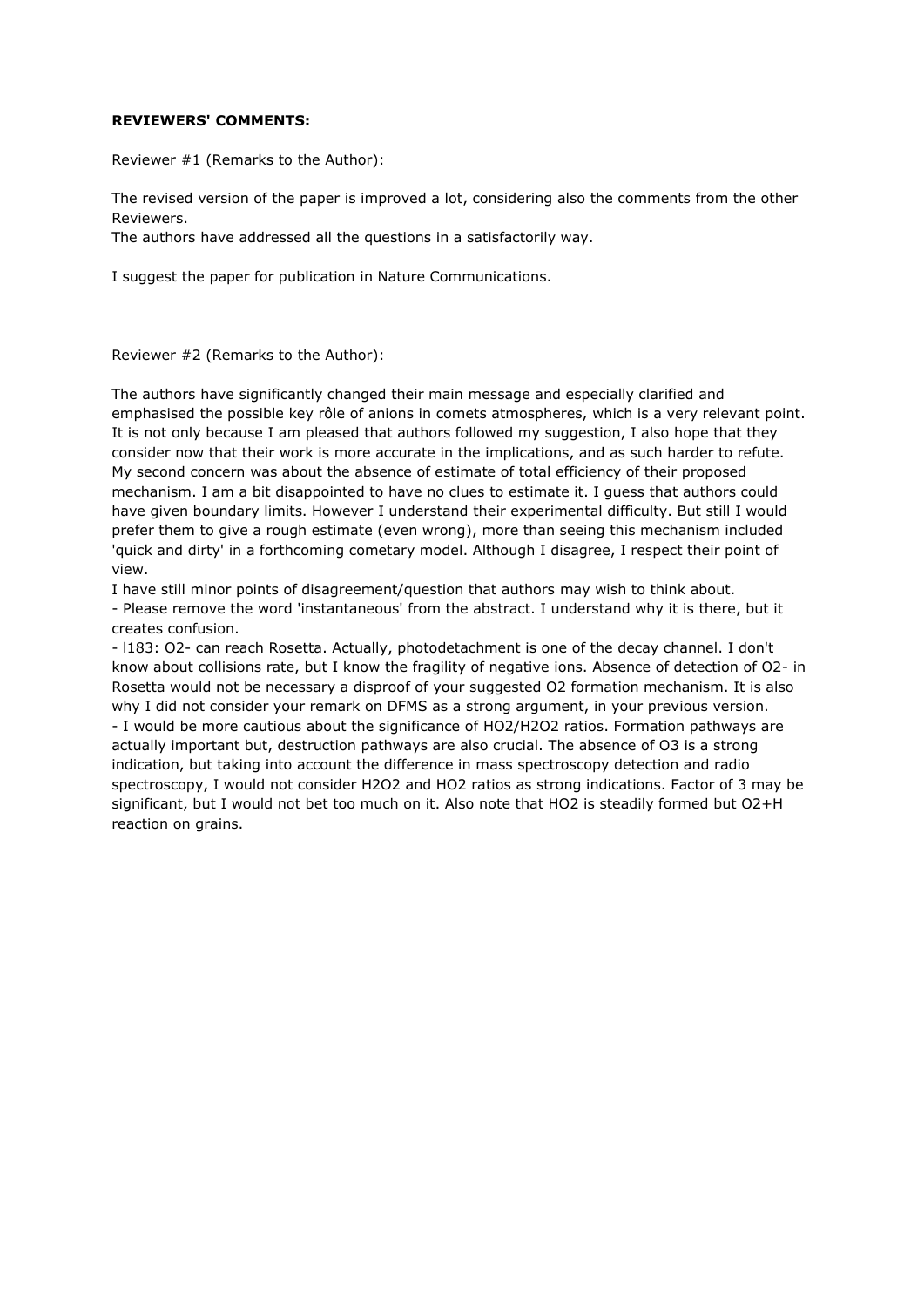## RESPONSE TO REVIEWERS

Reviewer #2 (Remarks to the Author):

The authors have significantly changed their main message and especially clarified and emphasised the possible key rôle of anions in comets atmospheres, which is a very relevant point. It is not only because I am pleased that authors followed my suggestion, I also hope that they consider now that their work is more accurate in the implications, and as such harder to refute.

ANSWER: We are deeply thankful for the valuable comments and suggestions. Indeed, the revised manuscript has more clarity and focus.

My second concern was about the absence of estimate of total efficiency of their proposed mechanism. I am a bit disappointed to have no clues to estimate it. I guess that authors could have given boundary limits. However I understand their experimental difficulty. But still I would prefer them to give a rough estimate (even wrong), more than seeing this mechanism included 'quick and dirty' in a forthcoming cometary model. Although I disagree, I respect their point of view.

ANSWER: Any estimate would be premature without knowledge of the flux and energy distributions of all water-derived ions (O+, HO+, H2O+, H3O+). Point-in-case: newly cite Ref.37 presents cometary measurements of the H3O+/H2O+ density ratio, which varies from under one to almost 100. H3O+ can also participate in Eley-Rideal reactions similar to H2O+ to produce molecular oxygen. Preliminary experiments suggest that the reaction efficiency for H3O+ is the same as that for H2O+, which means that H3O+ may actually be a significant contributor to cometary O2.

I have still minor points of disagreement/question that authors may wish to think about. - Please remove the word 'instantaneous' from the abstract. I understand why it is there, but it creates confusion.

ANSWER: The word "instantaneous" has been removed from the abstract.

- l183: O2- can reach Rosetta. Actually, photodetachment is one of the decay channel. I don't know about collisions rate, but I know the fragility of negative ions. Absence of detection of O2- in Rosetta would not be necessary a disproof of your suggested O2 formation mechanism. It is also why I did not consider your remark on DFMS as a strong argument, in your previous version.

ANSWER: We appreciate the viewpoint. Depending on the cometocentric distance, some or all of O2- will be neutralized. That is why our argument includes neutralized O2 entering the DFMS at hyperthermal energy. Hyperthermal surface ionization of O2 will produce O2+ inside the ionizer. If this O2+ signal is detected, it must be distinguished from O2+ produced by electron impact, or it will lead to significant overestimation of the O2 density.